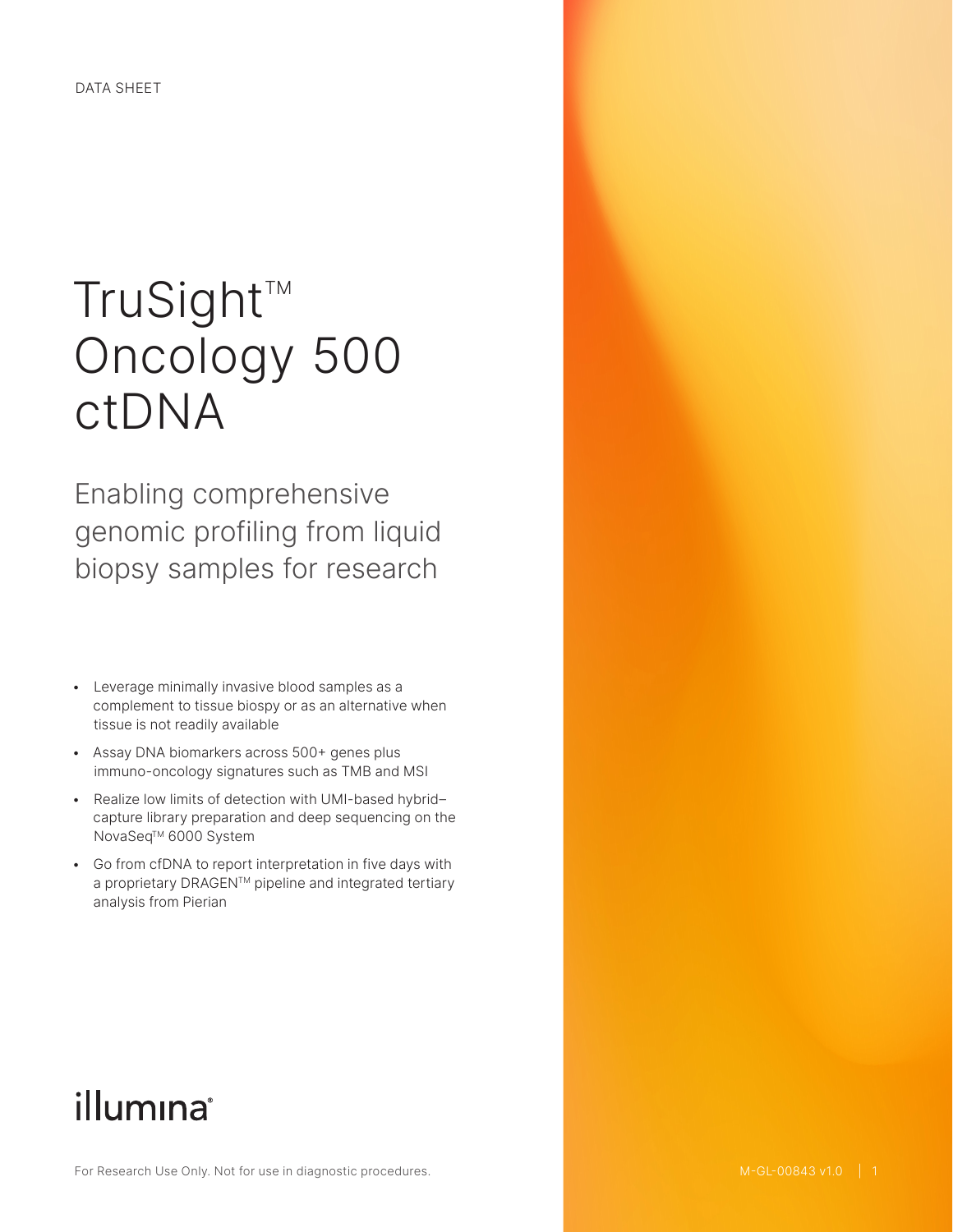## Introduction

Liquid biopsy enables comprehensive analysis of circulating cell-free DNA (cfDNA) in plasma, providing a noninvasive approach for profiling solid tumors. To take advantage of liquid biopsy, it is critical to use a highly sensitive and specific analytical assay capable of detecting somatic mutations at low frequencies. TruSight Oncology 500 ctDNA harnesses the power of proven Illumina nextgeneration sequencing (NGS) technology to achieve this high analytical sensitivity and enables comprehensive genomic profiling of circulating tumor DNA (ctDNA) found in cfDNA (Figure 1, [Table 1](#page-2-0)). Combining this advanced research solution with the bioinformatics power of the DRAGEN TruSight Oncology 500 ctDNA Analysis Software gives clinical researchers a DNA-to-report solution for evaluating multiple variant types across hundreds of genes in a single assay [\(Figure](#page-2-1) 2).

TruSight Oncology 500 ctDNA is compatible with NovaSeq 6000 v1.5 sequencing reagents. In addition to increases in operating efficiencies that result in potential price per sample reductions > 35%, these reagents offer an extended shelf-life of six months and improved Q30 scores.<sup>[1](#page-7-0)</sup>

## The power of liquid biopsy

Unlike a tissue biopsy that provides information from only a fraction of the tumor, liquid biopsy provides insights about intra- and inter-tumor heterogeneity throughout the body. Studies show that cfDNA analysis detected a significant number of guideline-recommended biomarkers and resis-tance alterations not found in matched tissue biopsies.<sup>[2](#page-7-1)</sup> In addition, a non-small cell lung cancer study revealed that cfDNA analyses are highly concordant with tissue-based analyses[.3](#page-7-2)

## A foundation of comprehensive content

Content for TruSight Oncology 500 ctDNA was designed with recognized authorities in the oncology community and includes current and emerging biomarkers with comprehensive coverage of genes involved in key guidelines and clinical trials for multiple tumor types. The panel probe design captures both known and novel gene fusions and includes 523 genes for detecting variants likely to play a role in tumorigenesis. Biomarkers comprise singlenucleotide variants (SNVs), insertions/deletions (indels), copy-number variants (CNVs), gene fusions, and complex immuno-oncology genomic signatures, such as microsatellite instability (MSI) and tumor mutational burden (TMB) ([Table 2](#page-2-2)). For a complete list of genes, visit [illumina.com/](https://www.illumina.com/products/by-type/clinical-research-products/trusight-oncology-500-ctdna.html) [products/by-type/clinical-research-products/trusight](https://www.illumina.com/products/by-type/clinical-research-products/trusight-oncology-500-ctdna.html)[oncology-500-ctdna.html](https://www.illumina.com/products/by-type/clinical-research-products/trusight-oncology-500-ctdna.html).



Figure 1: Liquid biopsy enables profiling of biomarkers for multiple variant types and multiple cancer types—Sophisticated variant calling algorithms and high depth of sequencing enable detection of key biomarkers in cfDNA with 0.5% limit of detection (LOD).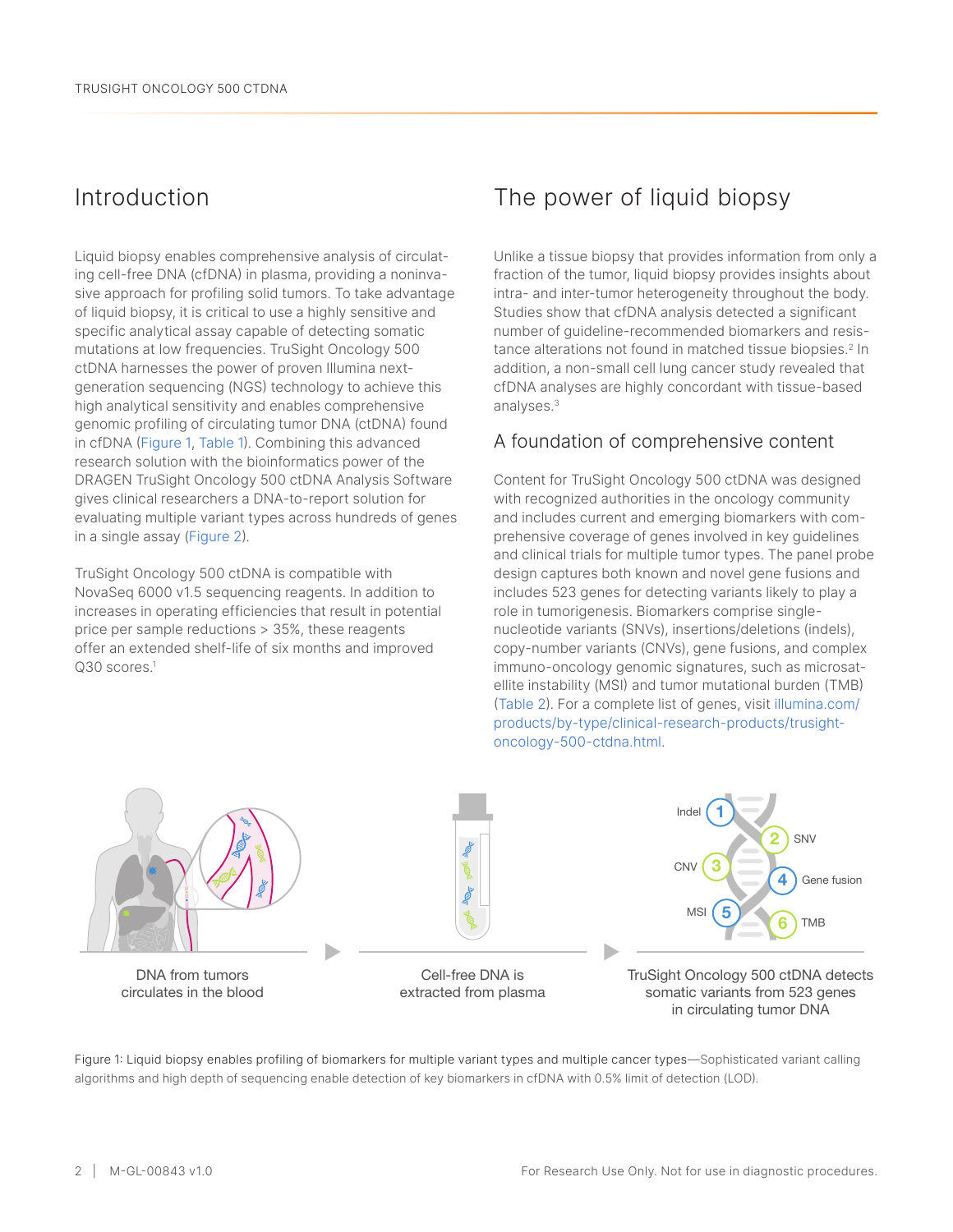#### <span id="page-2-1"></span><span id="page-2-0"></span>Table 1: TruSight Oncology 500 ctDNA at a glance

| Parameter                                                                         | TruSight Oncology 500 ctDNA                                                                                                                                    |  |
|-----------------------------------------------------------------------------------|----------------------------------------------------------------------------------------------------------------------------------------------------------------|--|
| System                                                                            | NovaSeq 6000 System                                                                                                                                            |  |
| Panel size                                                                        | 1.94 Mb DNA                                                                                                                                                    |  |
| Panel content                                                                     | 523 genes<br>59 genes for CNVs<br>23 genes for gene fusions<br>MSI (> 2400 loci)<br><b>TMB</b>                                                                 |  |
| DNA input requirement                                                             | 30 ng cfDNA <sup>a</sup>                                                                                                                                       |  |
| Sample type                                                                       | cfDNA derived from blood                                                                                                                                       |  |
| Total assay time                                                                  | 5 days from library prep to variant report                                                                                                                     |  |
| Sequence run time                                                                 | 36 h run, 10 h analysis (S2 flow cell)<br>45 h run, 22 h analysis (S4 flow cell)                                                                               |  |
| Sequence run                                                                      | $2 \times 151$ bp                                                                                                                                              |  |
| Sample throughput                                                                 | 8 samples per run (S2 flow cell)<br>24 samples per run (S4 flow cell)<br>48 samples per library prep kit                                                       |  |
| I imit of detection                                                               | 0.5% VAF for small variants<br>$\geq$ 1.4-fold change for gene amplifications<br>$\leq$ 0.6-fold change for gene deletions<br>$\geq$ 2% tumor fraction for MSI |  |
| Analytical sensitivity                                                            | $\geq$ 95% (at LOD for all variant types)                                                                                                                      |  |
| Analytical specificity                                                            | $\geq 95%$                                                                                                                                                     |  |
| a. Recommend quantification with Agilent TapeStation or Fragment Analyzer systems |                                                                                                                                                                |  |

#### <span id="page-2-2"></span>Table 2: Examples of variants detected using TruSight Oncology 500 ctDNA

| Variant type    | Relevant examples         |
|-----------------|---------------------------|
| SNVs and indels | EGFR, POLE, TMPRSS2, BRAF |
| Gene fusions    | ALK, ROS1, NTRK, RET      |
| CNVs            | HFR <sub>2</sub>          |
| <b>MSI</b>      | MSI-Score                 |
| TMR             | TMB-Score                 |
|                 |                           |

For a complete list of genes, visit [illumina.com/products/by-type/clinical](https://www.illumina.com/products/by-type/clinical-research-products/trusight-oncology-500-ctdna.html)[research-products/trusight-oncology-500-ctdna.html](https://www.illumina.com/products/by-type/clinical-research-products/trusight-oncology-500-ctdna.html)



Figure 2: TruSight Oncology 500 ctDNA assay workflow—TruSight Oncology 500 ctDNA assay integrates into current lab workflows, going from cfDNA to a variant report in five days. DRAGEN TruSight Oncology 500 ctDNA Analysis Software runs locally on a DRAGEN Server. A cloud-based version via Illumina Connected Analytics (ICA) will be coming soon.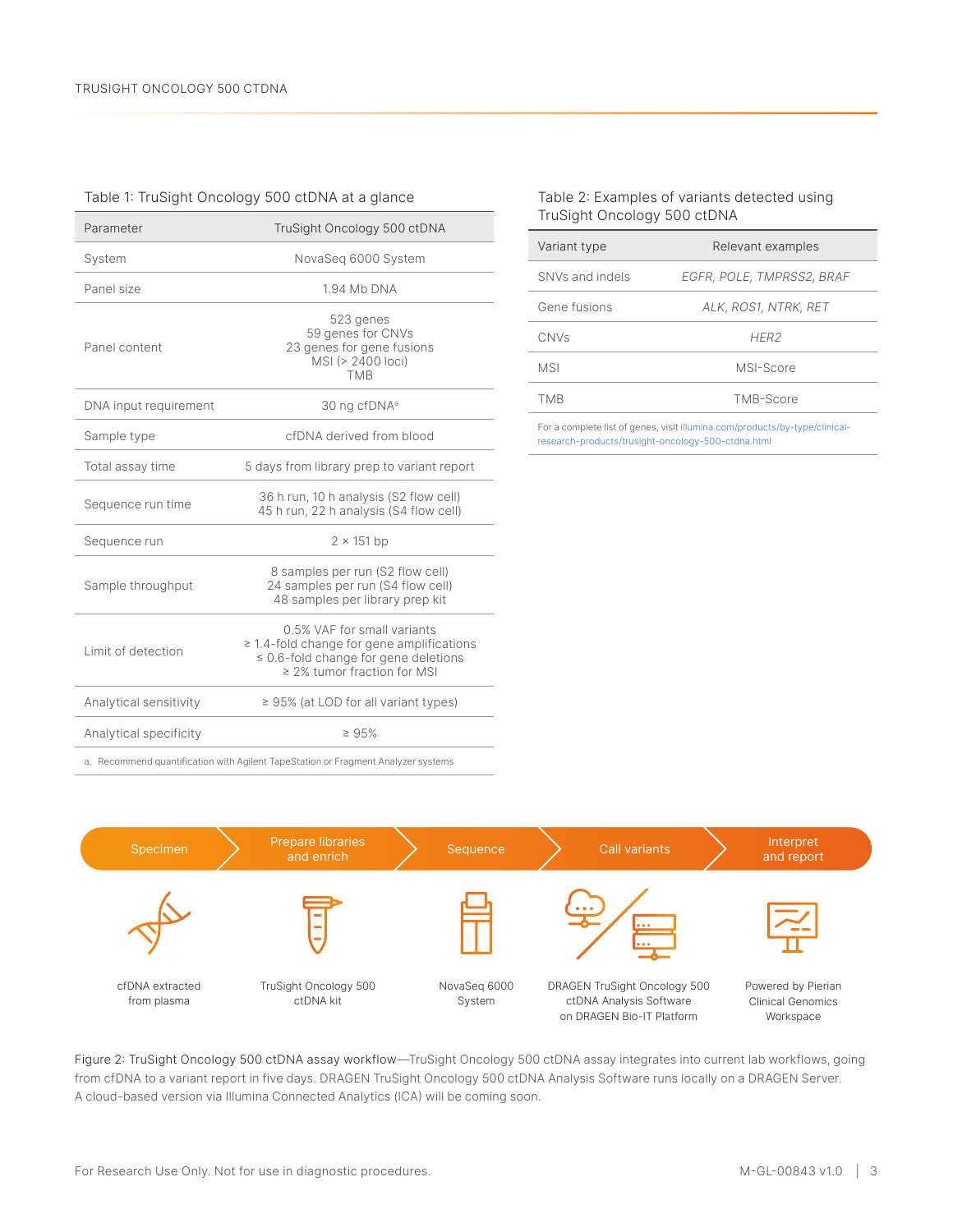### Proven technology for detecting low-level biomarkers

Using proven Illumina sequencing by synthesis (SBS) chemistry, TruSight Oncology 500 ctDNA enables comprehensive genomic profiling from just 30 ng cfDNA, making it an ideal alternative for use when tissue is not readily available or as a complement to tissue analysis. Library preparation takes advantage of target enrichment, using biotinylated probes and streptavidin-coated magnetic beads to enrich for selected targets from DNA-based libraries. Targeted hybridization–capture enrichment uses probes that are large enough to impart high binding specificity, but still allow hybridization to targets containing small mutations. This approach reduces sample dropouts in the presence of both natural allelic variations and sequence artifacts.

Because ctDNA represents a small fraction of cfDNA, powerful methods are required to separate signal from noise. Library preparation incorporates unique molecular identifiers (UMIs) that enable ultra-low frequency variant identification.[4](#page-7-3) TruSight Oncology 500 ctDNA libraries are sequenced on the NovaSeq 6000 System at high depth (400M reads per sample at ~35,000×) to enhance sensitivity. The result is the ability to detect mutations at 0.5% variant allele frequency (VAF) for small variants, with 95% analytical sensitivity and > 99.995% analytical specificity ([Table](#page-3-0) 3).

#### <span id="page-3-0"></span>Table 3: Detection of low-level variants with high accuracy

| Variant type                                        | Analytical<br>sensitivity <sup>a</sup> | Analytical<br>specificity <sup>b</sup> |
|-----------------------------------------------------|----------------------------------------|----------------------------------------|
| Small variants ( $\geq 0.5\%$ VAF)                  | $\geq 95\%$                            | $\geq 99.995%$                         |
| Gene amplifications ( $\geq 1.4$ -fold<br>change)   | $\geq 95\%$                            | $\geq 95\%$                            |
| Gene deletions ( $\leq 0.6$ -fold<br>change)        | $\geq 95%$                             | $\geq 95\%$                            |
| Gene fusions (0.5%)                                 | $\geq 95\%$                            | $\geq 95\%$                            |
| MSI high detection ( $\ge$ at 2%<br>tumor fraction) | $\geq 95\%$                            | $\geq 95\%$                            |
|                                                     |                                        |                                        |

a. Analytical sensitivity is defined as percent detection at the stated variant level b. Analytical specificity is defined as the ability to detect a known negative

## Accurate, accelerated analysis

DRAGEN TruSight Oncology 500 ctDNA Analysis Software uses accelerated, fully integrated bioinformatics algorithms to ensure optimal assay performance. The software performs sequence alignment, error correction by collapsing the sequence, then variant calling based on the raw data. Duplicated reads and sequencing errors are removed without losing signal for low-frequency variants while yielding high-sensitivity variant calling results.

Unlike qualitative results from PCR-based assays, DRAGEN TruSight Oncology 500 ctDNA Analysis Software provides a quantitative MSI score derived from > 2400 homopolymer MSI marker sites. For TMB analysis, the DRAGEN software optimizes sensitivity by measuring both nonsynonymous and synonymous SNVs and indels. After variant calling and error correction, the accuracy of TMB measurement is further enhanced by filtering germline variants, low-confidence variants, and variants associated with clonal hematopoiesis of indeterminate potential.

DRAGEN TruSight Oncology 500 ctDNA Analysis Software runs locally on an Illumina DRAGEN Server v3 or v4 or in the cloud via Illumina Connected Analytics (ICA) (coming soon). This ultrarapid platform offers enhanced hardware and software that reduce data analysis time by ~85%, or from nine days to ~20 hours [\(Table 4\)](#page-3-1).

#### <span id="page-3-1"></span>Table 4: Time required for data analysis is reduced with the onsite DRAGEN Server v3

| Data analysis step                      | Other<br>solution <sup>a</sup> | TruSight Oncology<br>500 ctDNA DRAGEN<br>Analysis Software |
|-----------------------------------------|--------------------------------|------------------------------------------------------------|
| <b>BCL</b> conversion                   | 6 hr                           | 1 hr                                                       |
| Alignment + collapsing<br>+ realignment | 170 hr                         | 11 hr                                                      |
| Gene fusion calling                     | 10 <sub>hr</sub>               | 2 <sub>hr</sub>                                            |
| Variant calling                         | 24 hr                          | 8 hr                                                       |
| Total time                              | $~9$ days                      | $\sim$ 20 hr<br>$(\sim 85\%$ reduction)                    |

a. Single node (128G memory, 24 cores CPU), nonparallelized pipeline for 24 samples using an S4 flow cell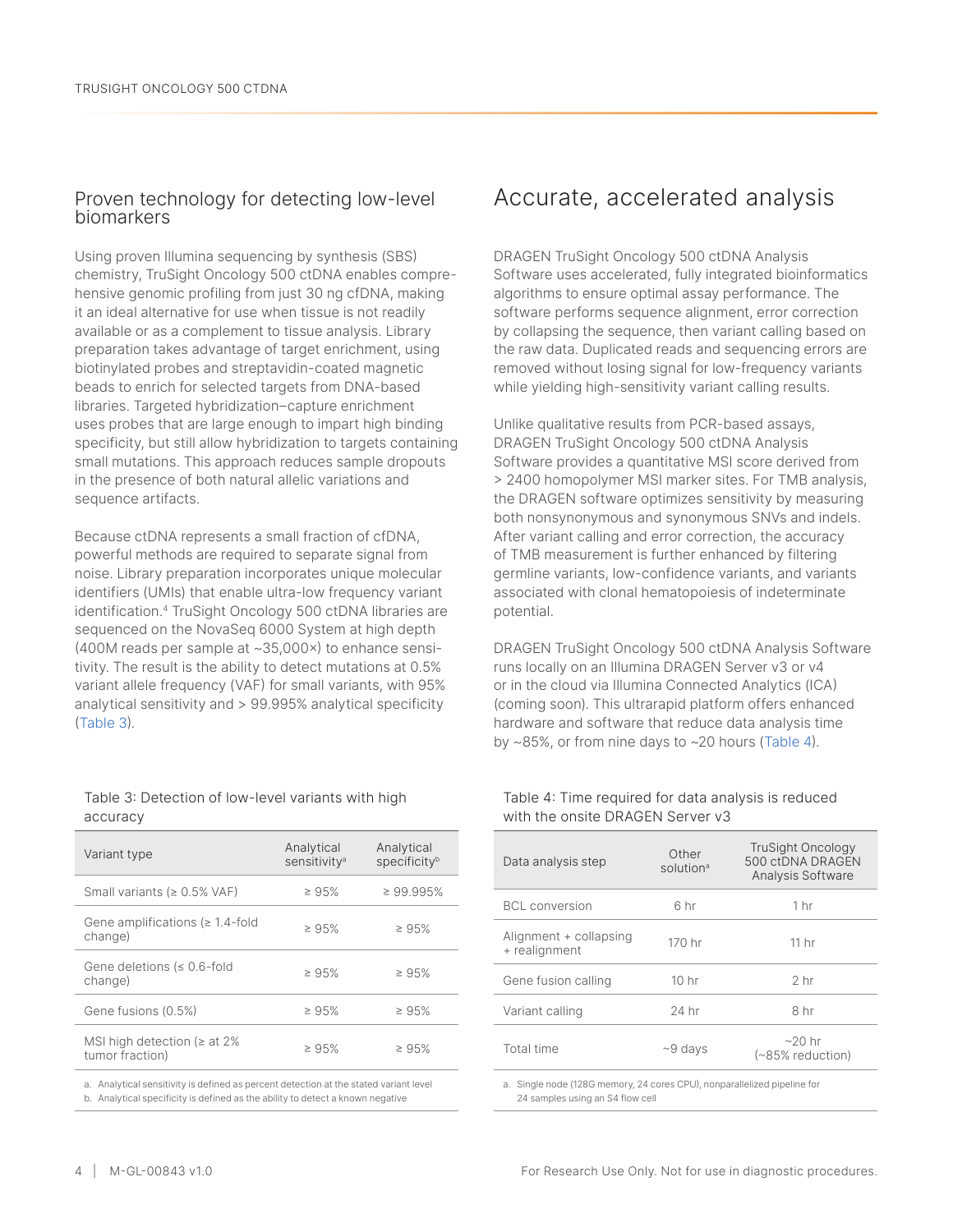ICA will offer labs a secure, cloud-based genomics platform to scale up secondary analysis without the need to acquire and maintain more local infrastructure.<sup>[5](#page-7-4)</sup>

Pierian Clinical Genomics Workspace completes the workflow with tertiary analysis. Simply upload variant report files directly into the Clinical Genomics Workspace cloud from a local or ICA-based secondary analysis environment. Clinical Genomics Workspace performs variant annotation and filtering for smooth interpretation and reporting. From thousands of variants in the genome, Clinical Genomics Workspace filters and prioritizes biologically relevant variants for the final automated, customizable genomic report. The entire workflow, from cfDNA to consolidated variant reporting, takes only five days ([Figure](#page-2-1) 2).

### Extensive validation delivers accurate and highly reproducible results

To demonstrate the high-quality results achieved with TruSight Oncology 500 ctDNA, Illumina performed various studies evaluating the ability to call SNVs, CNVs, gene fusions, TMB, and MSI (Figures 3 and 4, [Tables 5](#page-5-0) and [6](#page-5-1)).



Figure 3: Small variant detection at low VAF—Samples with known VAF for each variant were diluted to values ranging from 0.10–1.00% VAF. Five replicates of each sample were analyzed with TruSight Oncology 500 ctDNA using 30 ng of commercial reference control DNA.



Figure 4: Reproducible TMB and MSI measurement—(A) TMB was evaluated in six different plasma samples (1–6) across four operators (A, B, C, D) in triplicate (green, blue, red dots). (B) MSI was evaluated in three nucleosomal prepped cell lines with known MSI-high status (samples 1–3) and three cfDNA samples from low prevalence MSI-high tumors (samples 4–6) across two different operators (A-green, B-blue).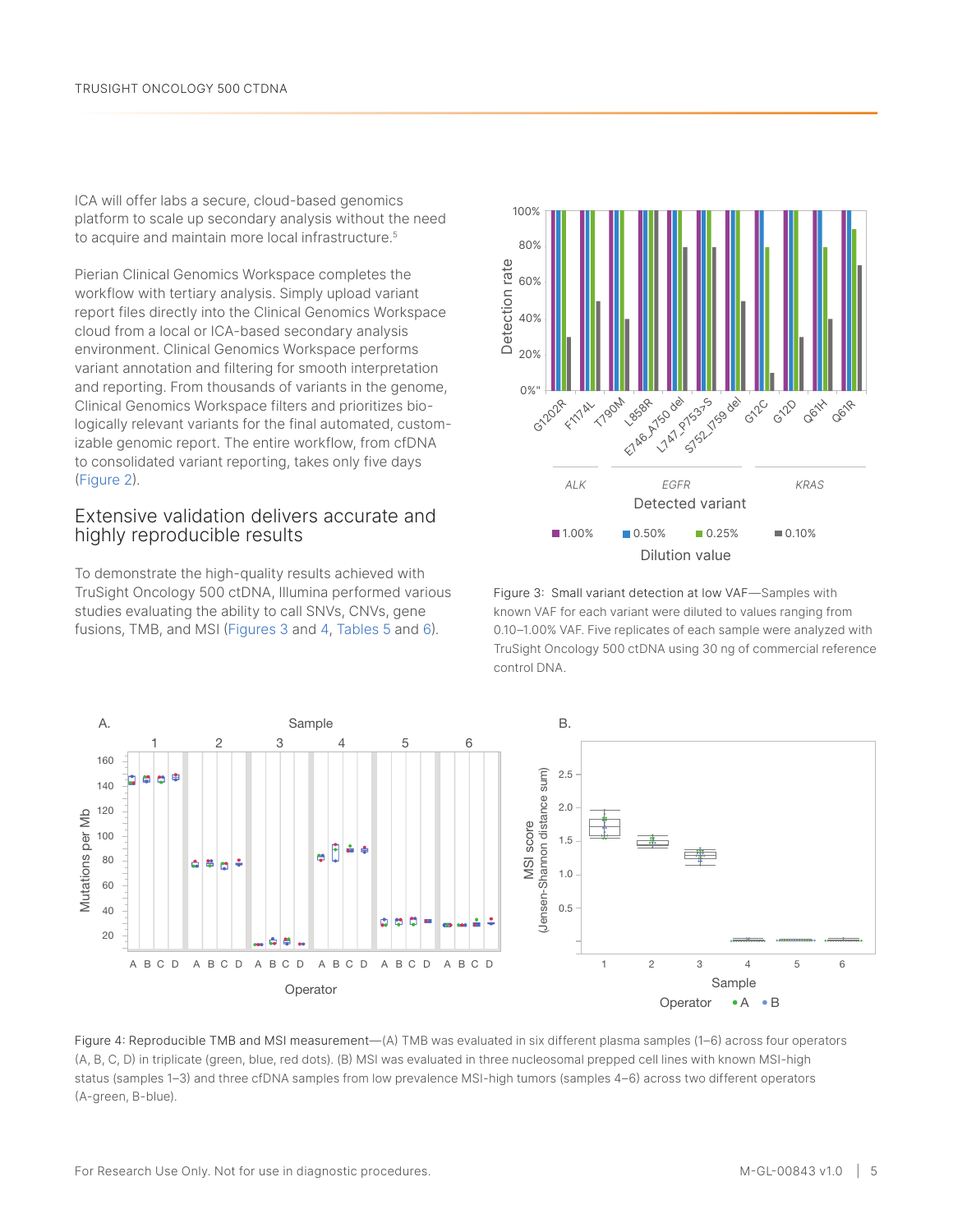#### <span id="page-5-0"></span>Table 5: Sensitive detection of CNVs

| Gene              | Expected<br>fold-change | Observed<br>mean | Standard<br>deviation | Detection<br>rate |
|-------------------|-------------------------|------------------|-----------------------|-------------------|
| Amplifications    |                         |                  |                       |                   |
| AKT2              | 1.4                     | 1.4              | 0.02                  | 100%              |
| <b>BRAF</b>       | 1.5                     | 1.5              | 0.01                  | 100%              |
| BRCA <sub>2</sub> | 1.8                     | 1.5              | 0.01                  | 100%              |
| CCND3             | 1.5                     | 1.4              | 0.01                  | 100%              |
| CDK6              | 1.5                     | 1.5              | 0.01                  | 100%              |
| FGF14             | 1.3                     | 1.5              | 0.01                  | 100%              |
| FGF3              | 2.1                     | 1.6              | 0.01                  | 100%              |
| FGF4              | 1.4                     | 1.2              | 0.01                  | 100%              |
| FGFR2             | 1.3                     | 1.5              | 0.01                  | 100%              |
| <b>MET</b>        | 1.4                     | 1.5              | 0.02                  | 100%              |
| <b>MYC</b>        | 1.7                     | 1.8              | 0.02                  | 100%              |
| <b>Deletions</b>  |                         |                  |                       |                   |
| <b>BRCA1</b>      | 0.8                     | 0.8              | 0.01                  | 100%              |
| BRCA <sub>2</sub> | 0.8                     | 0.8              | 0.01                  | 100%              |
| <b>AR</b>         | 0.7                     | 0.8              | 0.01                  | 100%              |

Samples with known fold-changes for gene amplifications and deletions were evaluated using TruSight Oncology 500 ctDNA with 30 ng of cfDNA input. Five replicates of each sample were analyzed.

| Gene fusion          | Expected<br>VAF | Observed<br>VAF | Standard<br>deviation | Detection<br>rate |
|----------------------|-----------------|-----------------|-----------------------|-------------------|
| FGFR2-<br>COL14A1    | 4.1%            | 4.2%            | 0.5%                  | 100%              |
| NPM1-ALK             | 3.4%            | 0.7%            | 0.2%                  | 100%              |
| FGFR3-<br>BAIAP2L1   | 3.4%            | 0.7%            | 0.2%                  | 100%              |
| NPM1-ALK             | 2.4%            | 0.4%            | 0.1%                  | 100%              |
| EML4-ALK             | 1.7%            | 0.5%            | 0.1%                  | 100%              |
| CCDC6-<br><b>RET</b> | 1.0%            | 0.7%            | 0.1%                  | 100%              |
| FGFR2-<br>COL14A1    | 0.9%            | 0.4%            | 0.1%                  | 100%              |
| EML4-ALK             | 0.7%            | 0.2%            | 0.1%                  | 100%              |
| NCOA4-<br><b>RET</b> | 0.5%            | 0.1%            | 0.0%                  | 100%              |
| EML4-ALK             | 0.5%            | 0.8%            | 0.2%                  | 100%              |
| NPM1-ALK             | 0.5%            | 0.1%            | 0.0%                  | 100%              |
| CCDC6-<br><b>RET</b> | 0.2%            | 0.2%            | 0.1%                  | 100%              |

Samples with known gene fusion allele frequencies ranging from ~0.5–4% were evaluated. Five replicates of each sample were analyzed using TruSight Oncology 500 ctDNA with 30 ng cfDNA input. Gene fusion directionality reported based on known expression. Consult the [TruSight Oncology 500 ctDNA Local App User Guide](https://support.illumina.com/downloads/trusight-oncology-500-local-app-user-guide-1000000067616.html) for more information on DNA-based fusion directionality.

<span id="page-5-1"></span>

| Table 6: Gene fusion detection at low VAF |
|-------------------------------------------|
|-------------------------------------------|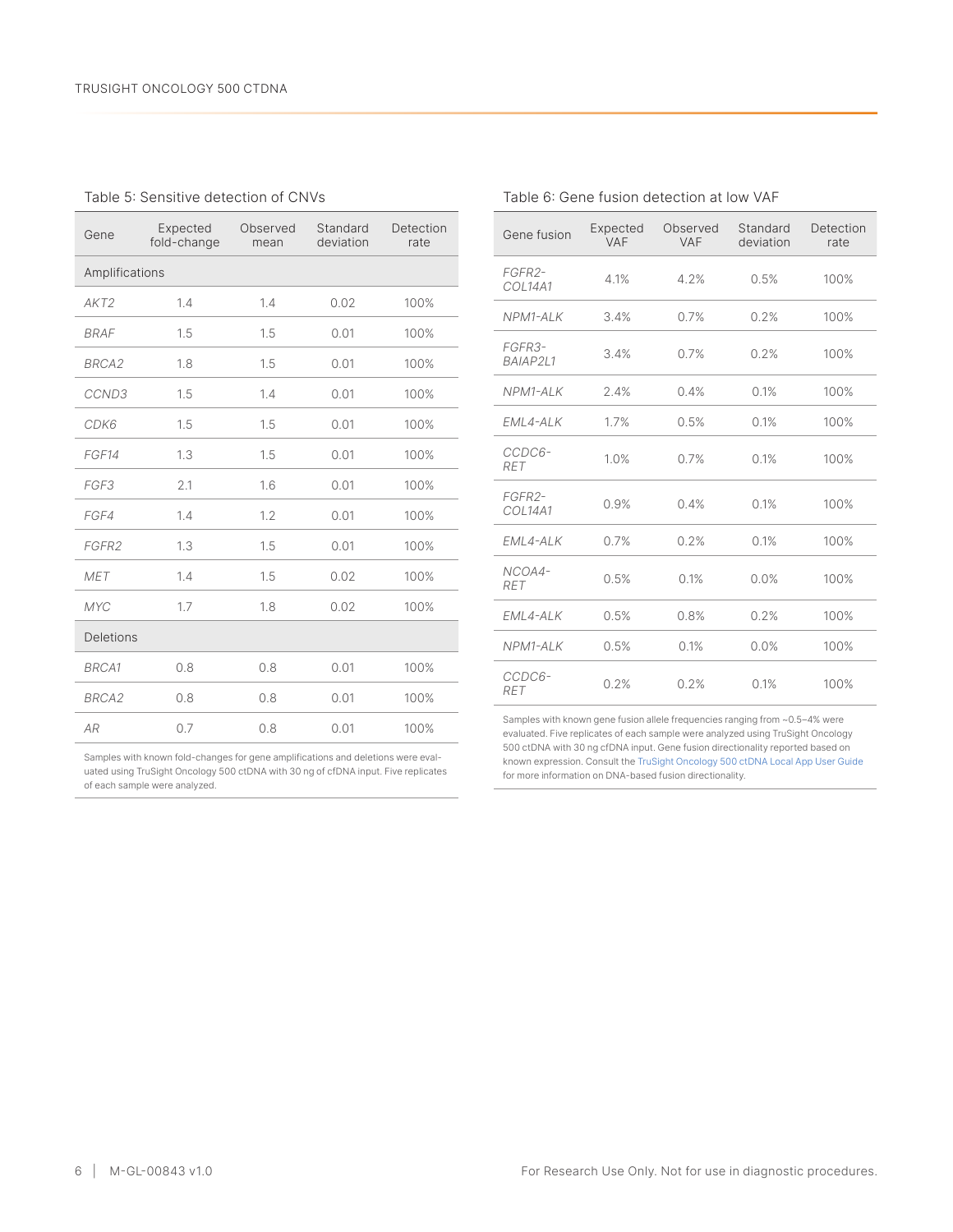## Summary

TruSight Oncology 500 ctDNA is an NGS-based, multiplex research assay that analyzes hundreds of cancerrelated biomarkers from plasma simultaneously. Assay content is aligned with current guidelines and research from clinical trials. The single, comprehensive assay can detect multiple variant types from 523 genes implicated in various tumor types, without requiring multiple samples for iterative testing. TruSight Oncology 500 ctDNA also provides assessment of immuno-oncology and emerging biomarkers (TMB, MSI, *NTRK*, and *ROS1*). Taking advantage of extensive genomic content, industryleading sequencing technology, and enhanced software, TruSight Oncology 500 ctDNA provides an integrated solution for accelerating clinical research projects with minimal operational and analysis complexity.

## Learn more

TruSight Oncology 500 ctDNA, [illumina.com/tso500](https://www.illumina.com/products/by-type/clinical-research-products/trusight-oncology-500-ctdna.html) [ctDNA](https://www.illumina.com/products/by-type/clinical-research-products/trusight-oncology-500-ctdna.html)

NovaSeq 6000 System, [illumina.com/systems/sequencing](https://www.illumina.com/systems/sequencing-platforms/novaseq.html)[platforms/novaseq.html](https://www.illumina.com/systems/sequencing-platforms/novaseq.html)

DRAGEN Bio-IT Platform, [illumina.com/products/by-type/](https://www.illumina.com/products/by-type/informatics-products/dragen-bio-it-platform.html) [informatics-products/dragen-bio-it-platform.html](https://www.illumina.com/products/by-type/informatics-products/dragen-bio-it-platform.html)

Illumina Connected Analytics, [illumina.com/products/](https://www.illumina.com/products/by-type/informatics-products/connected-analytics.html) [by-type/informatics-products/connected-analytics.html](https://www.illumina.com/products/by-type/informatics-products/connected-analytics.html)

#### Ordering information

| Product                                                                                        | Catalog no.    |
|------------------------------------------------------------------------------------------------|----------------|
| TruSight Oncology 500 ctDNA Kit (48 samples,<br>16 indexes)                                    | 20039252       |
| TruSight Oncology 500 ctDNA Kit plus Pierian<br>Interpretation Report (48 samples, 16 indexes) | 20043410       |
| Sequencing reagent kits                                                                        |                |
| NovaSeg 6000 S2 Reagent Kit v1.5 (300 cycles)                                                  | 20028314       |
| NovaSeq 6000 S4 Reagent Kit v1.5 (300 cycles)                                                  | 20028312       |
| NovaSeg Xp 4-Lane Kit v1.5                                                                     | 20043131       |
| On-premise variant reporting                                                                   |                |
| DRAGEN TruSight Oncology 500 ctDNA Analysis<br>Software, On-Premise, Level 8, 1-year license   | 20042107       |
| Illumina DRAGEN Server v3                                                                      | 20040619       |
| Illumina DRAGEN Server v4                                                                      | Coming<br>soon |
| Illumina DRAGEN Server Advance Exchange Plan                                                   | 20032797       |
| Illumina DRAGEN Server Installation                                                            | 20031995       |
| Cloud-based variant reporting                                                                  |                |
| ICA Basic Annual Subscription                                                                  | Coming<br>soon |
| ICA Professional Annual Subscription                                                           | Coming<br>soon |
| ICA Enterprise Annual Subscription                                                             | Coming<br>soon |
| ICA Enterprise Compliance Add-on<br>(applies to Basic only)                                    | Coming<br>soon |
| ICA Data Storage: iCredits                                                                     | Coming<br>soon |
| ICA Training and Onboarding                                                                    | Coming<br>soon |